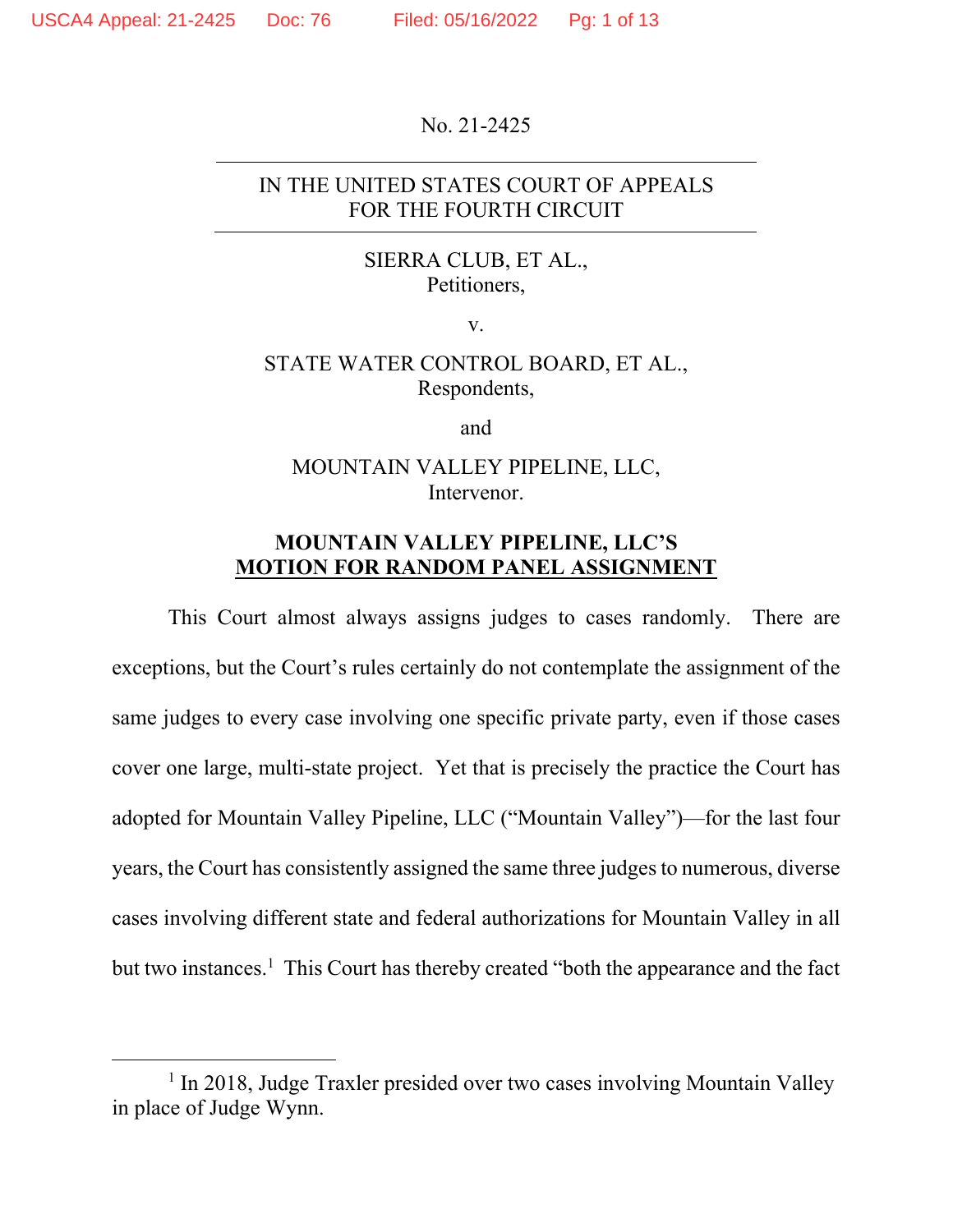of presentation of particular types of cases to particular judges" in violation of Internal Operating Procedure 34.1. What's worse, it has done so in circumstances where Internal Operating Procedure 34.1 would not dictate nonrandom assignment. Mountain Valley therefore respectfully asks the Court to correct this departure from its own procedures and randomly assign judges to the merits panel for this case. For all of the reasons outlined below, Mountain Valley further requests that this motion be referred to a randomly assigned three-judge panel for disposition pursuant to Local Rule 27(e) or referred to the Court en banc.

Pursuant to Local Rule 27(a), counsel for Mountain Valley informed counsel for Petitioners and counsel for the State Respondents of its intent to file this motion. The State Respondents take no position on the motion. Petitioners advised that they intend to file a response to the motion.

#### **BACKGROUND**

1. Over the last four years, only four of the Court's 18 sitting judges have heard any of the myriad petitions challenging different federal and state authorizations for Mountain Valley and the former Atlantic Coast Pipeline ("ACP").<sup>2</sup> In May 2018, Chief Judge Gregory and Judges Wynn and Thacker first

<sup>&</sup>lt;sup>2</sup> This accounting excludes the many condemnation-related pipeline cases involving Mountain Valley that the Court has decided. While Chief Judge Gregory and judges Wynn and Thacker have heard many of those cases, Judge Harris has also participated on occasion. *See, e.g.*, *Mountain Valley Pipeline, LLC v. 6.56 Acres of Land, Owned by Sandra Townes Powell*, 915 F.3d 197 (4th Cir. 2019);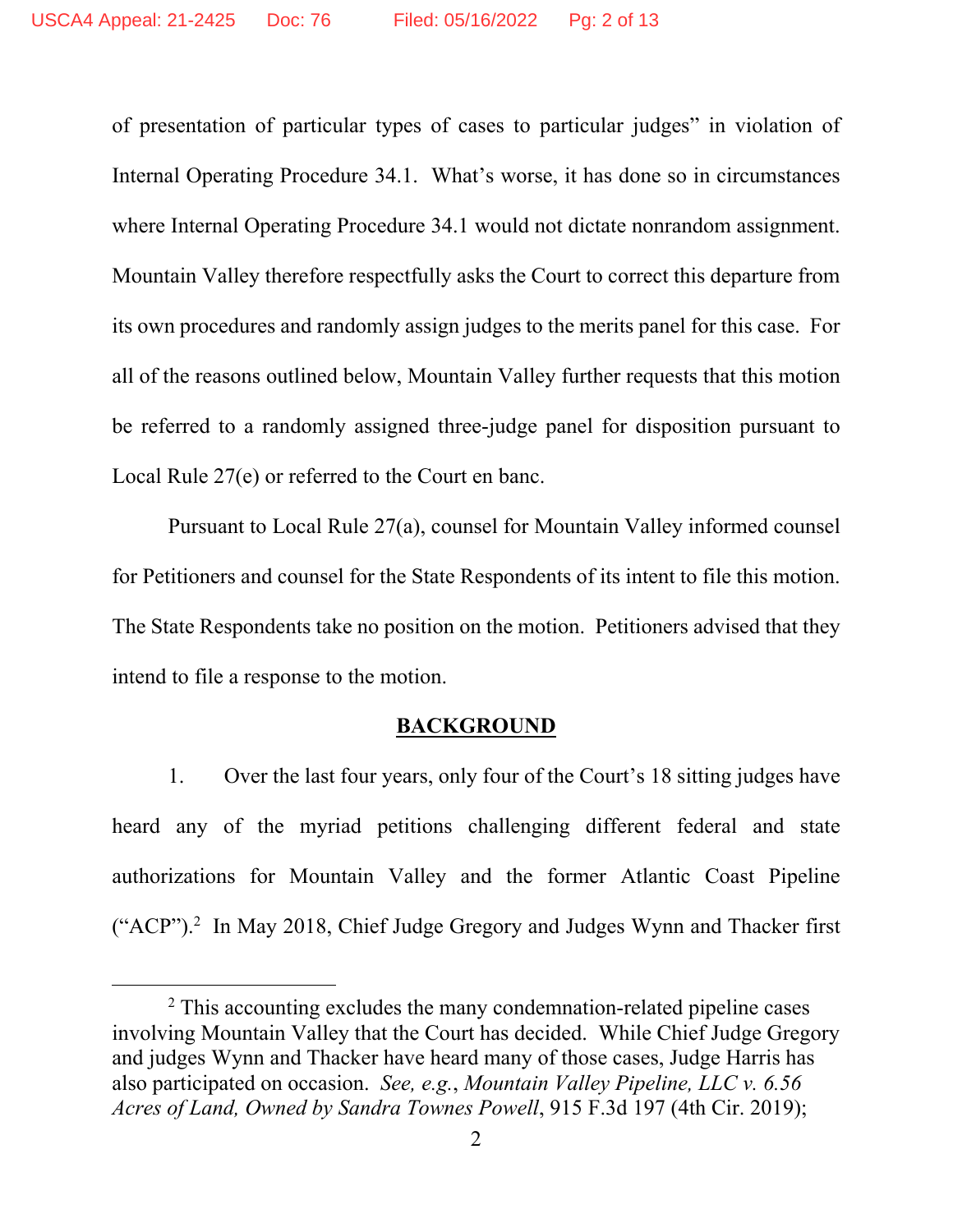heard a challenge to federal authorizations for ACP. *See Sierra Club v. U.S. Dep't of the Interior*, 899 F.3d 260 (4th Cir. 2018). That same week, Chief Judge Gregory and Judge Thacker—this time sitting with Judge Traxler—heard two challenges to authorizations issued to Mountain Valley. *See Sierra Club v. State Water Control Bd.*, 898 F.3d 383 (4th Cir. 2018); *Sierra Club, Inc. v. U.S. Forest Serv.*, 897 F.3d 582 (4th Cir. 2018).

Since that first court week, only Chief Judge Gregory and Judges Wynn and Thacker have heard "pipeline cases." *See Sierra Club v. U.S. Army Corps of Eng'rs*, 909 F.3d 635 (4th Cir. 2018); *Cowpasture River Pres. Ass'n v. Forest Serv.*, 911 F.3d 150, 154 (4th Cir. 2018), *rev'd and remanded sub nom. United States Forest Serv. v. Cowpasture River Pres. Ass'n*, 140 S. Ct. 1837 (2020); *Appalachian Voices v. State Water Control Bd.*, 912 F.3d 746 (4th Cir. 2019); *Defs. of Wildlife v. U.S. Dep't of the Interior*, 931 F.3d 339 (4th Cir. 2019); *Friends of Buckingham v. State Air Pollution Control Bd.*, 947 F.3d 68 (4th Cir. 2020); *Wild Va. v. U.S. Dep't of the Interior*, No. 19-1866 (4th Cir. Oct. 11, 2019).

2. Since the summer of 2020, when ACP folded in the face of rising delays and cost in part due to decisions of this Court, the Court has largely assigned this special panel to cases involving Mountain Valley. *See Sierra Club v. U.S. Army* 

*Mountain Valley Pipeline, LLC v. W. Pocahontas Props. Ltd. P'ship, 918 F.3d 353* (4th Cir. 2019); *Mountain Valley Pipeline, LLC v. 0.15 Acres of Land by Hale*, 827 F. App'x 346 (4th Cir. 2020).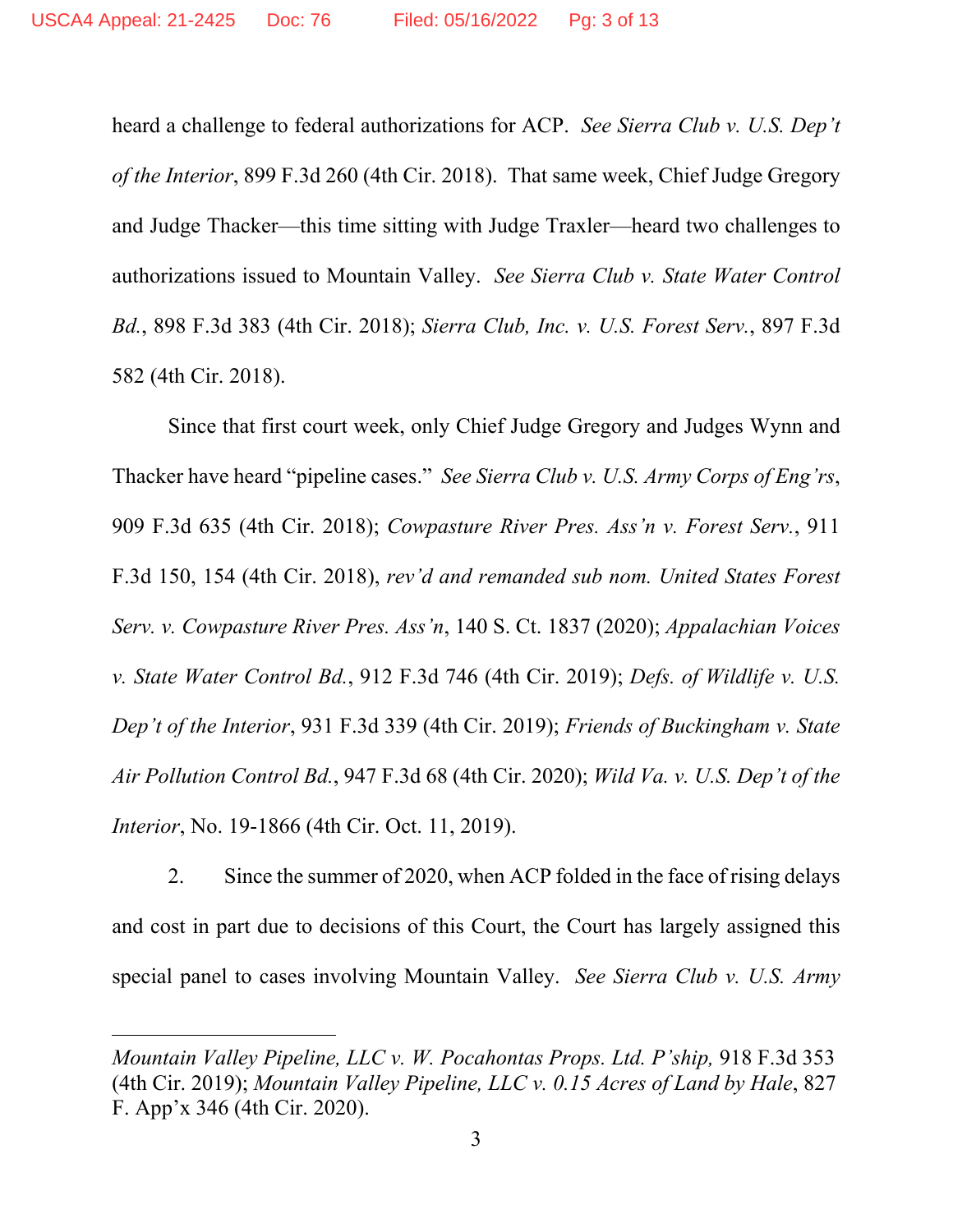*Corps of Eng'rs*, 981 F.3d 251 (4th Cir. 2020); *Wild Virginia v. United States Forest Serv.*, 24 F.4th 915 (4th Cir. 2022); *Appalachian Voices v. United States Dep't of Interior*, 25 F.4th 259 (4th Cir. 2022). The Court automatically assigned the same panel to hear the challenge to North Carolina's denial of a permit for the separate Mountain Valley Southgate project. *See Mountain Valley Pipeline, LLC v. N. Carolina Dep't of Env't Quality*, 990 F.3d 818 (4th Cir. 2021).

3. In the twelve consolidated petitions challenging different authorizations for Mountain Valley and ACP, this special panel has vacated or stayed all but two.<sup>3</sup> It has done so despite purporting to apply the Administrative Procedure Act's deferential standard of review in each case, which constrains courts to set aside only arbitrary and capricious agency action. *See, e.g.*, *Appalachian Voices*, 912 F.3d at 753.4

<sup>3</sup> *See* Nos. 21-1039, 20-2159, 20-2039(L), 19-1866, 19-1152, 18-2090, 18- 1173(L), 18-1144, 18-1082(L) (ECF Nos. 82 & 94), 18-1077(L), 17-2406(L), 17- 2399(L). The Court has uniformly affirmed district court decisions related to condemnations for the Mountain Valley project.

<sup>&</sup>lt;sup>4</sup> The panel's record translates to a 17% success rate for pipeline approvals since 2018. By contrast, one study calculated a 92% agency win rate in arbitraryand-capricious challenges before the Supreme Court between 1983 and 2014. *See*  Jacob Gersen & Adrian Vermeule, *Thin Rationality Review*, 114 MICH. L. REV. 1355, 1358, 1407 (2016). Another study found that appeals court judges "voted to validate EPA decisions 72 percent of the time" under arbitrary-and-capricious review between 1996 and 2006. Thomas J. Miles & Cass R. Sunstein, *The Real World of Arbitrariness Review*, 75 U. CHI. L. REV. 761, 778–79 (2008); *see also*  Richard J. Pierce & Joshua Weiss, *An Empirical Study of Judicial Review of Agency Interpretations of Agency Rules*, 63 ADMIN. L. REV. 515, 515 (2011)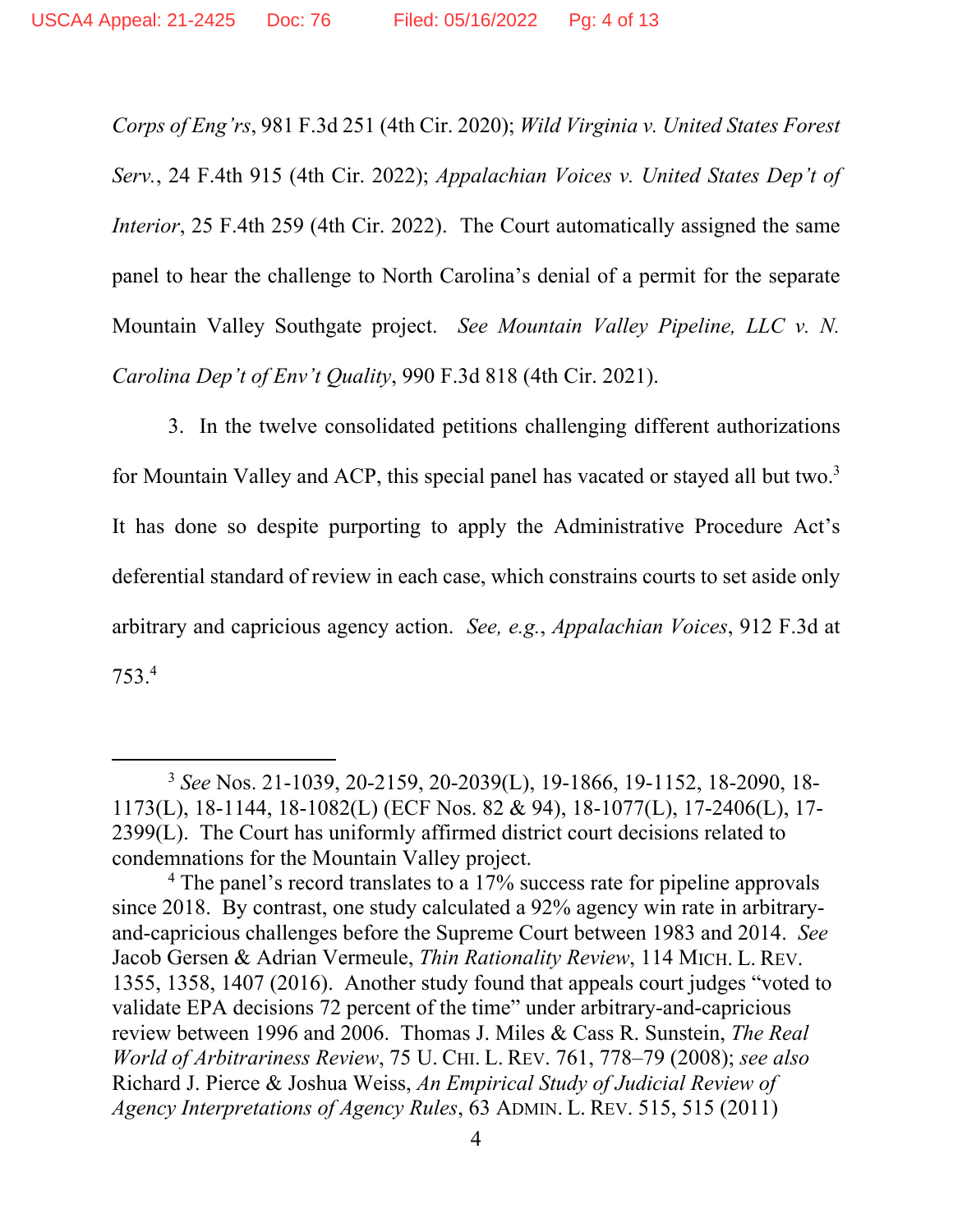4. The public has certainly noticed these exceptional results and has zeroed in on the peculiarity that each case involving an authorization for Mountain Valley draws the same three-judge panel.

After the panel vacated the latest round of authorizations, the Roanoke Times observed that "[a] federal appellate court based in Richmond — *and in particular, three judges on the 15-member court* — has been perhaps the sharpest thorn in the side of a joint venture of five energy companies that make up Mountain Valley Pipeline LLC." Laurence Hammack, *With Construction at a standstill, Mountain Valley Pipeline looks for solutions*, ROANOKE TIMES, Mar. 20, 2022, https://tinyurl.com/55jujvxx (emphasis added). "Chief Judge Roger Gregory and judges Stephanie Thacker and James Wynn have presided over 12 cases in which environmental groups challenged permits issued to Mountain Valley and the Atlantic Coast Pipeline." *Id.* The same publication reported this year that the panel's "overall record has evoked a saying among pipeline opponents: 'May the Fourth be with you.'" Laurence Hammack, *Another Mountain Valley Pipeline permit struck down*  by federal court, ROANOKE TIMES, Feb. 3, 2022, https://tinyurl.com/5n6macfe.<sup>5</sup>

<sup>(&</sup>quot;Courts at all levels of the federal judiciary uphold agency actions in about 70% of cases" regardless of the standard of review).

<sup>5</sup> *See also* Valerie Banschbach & Jessica L. Rich, PIPELINE PEDAGOGY: TEACHING ABOUT ENERGY AND ENVIRONMENTAL JUSTICE CONTESTATIONS 117 (2021) (after the panel "pulled MVP's permits from the FS, BLM, and COE" and "took similar actions against ACP, even ruling that natural gas pipelines cannot cross the Appalachian Trail in national forests without an Act of Congress,"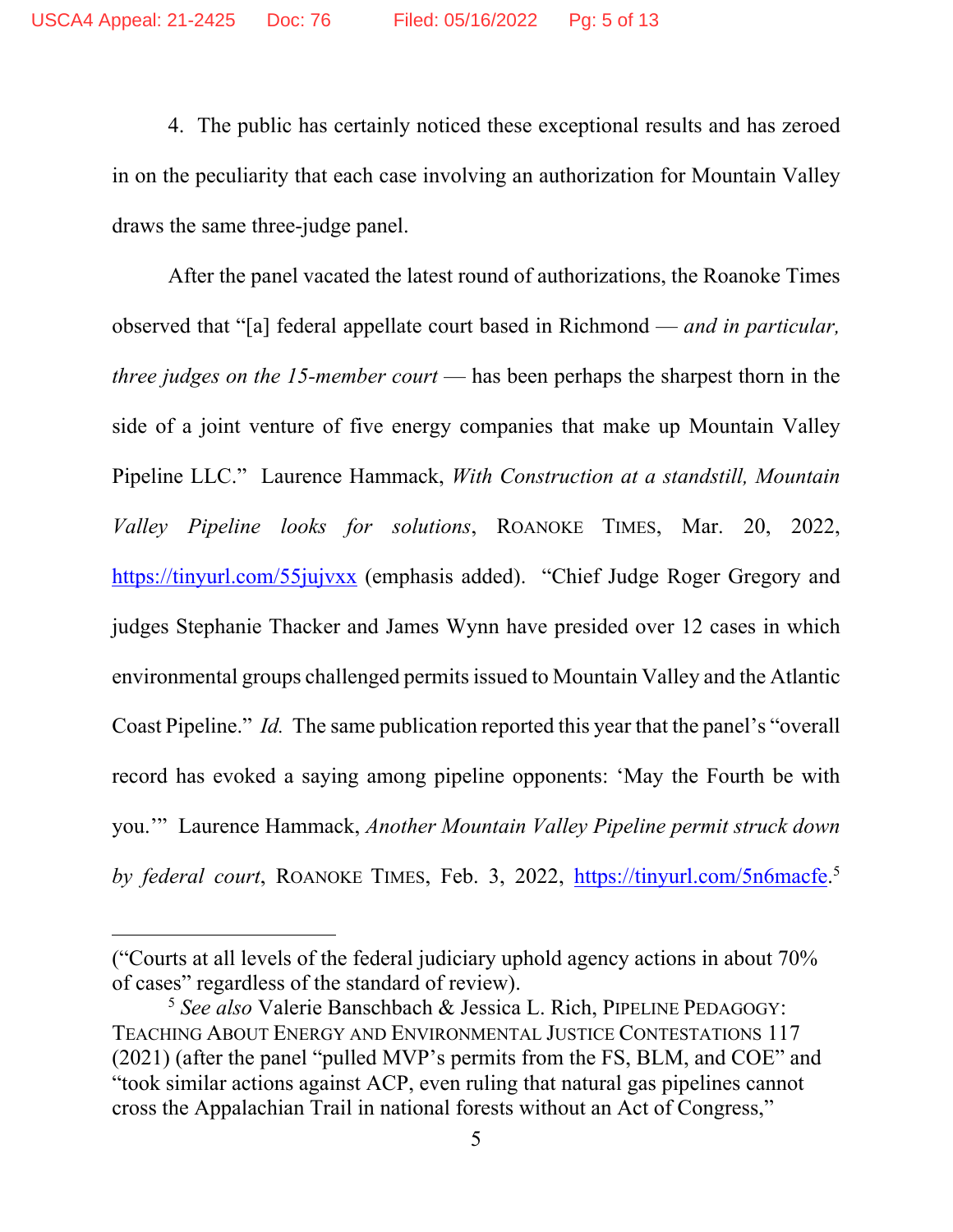And, "[o]ddly, [pipeline opponents'] repeated challenges keep landing before the same Fourth Circuit three-judge panel of Roger Gregory, James Wynn and Stephanie Thacker even though cases are supposed to be assigned to judges at random." The Editorial Board, *Green Judges vs. American Gas*, WALL STREET JOURNAL, May 6, 2022, https://tinyurl.com/2p97a4zs.

#### **ARGUMENT**

5. This Court's internal operating procedures, which aim to "achieve total random selection" in assigning mature cases to three-judge panels, dictate random assignment in this case.Fourth Circuit I.O.P. 34.1. The Court makes an exception to random assignment only when judges "have had previous involvement with the case . . . through random assignment" to either (1) a "prior appeal in the matter" or (2) a "preargument motion." *Id.* Neither exception applies here.

*First*, this case is a new matter. The petitioners here challenge Virginia's certification of Mountain Valley's waterbody crossings under Clean Water Act section 401. *See generally* Pet'rs' Opening Br., ECF No. 69. This certification represents an entirely new agency action. The special pipeline panel has not heard a challenge to any previous individual Virginia section 401 certification for

<sup>&</sup>quot;[o]pponents began signing emails, 'May the Fourth be with you'"); Sarah Vogelsong, *Federal court again yanks two Mountain Valley Pipeline approvals*, VIRGINIA MERCURY, Jan. 25, 2022, https://tinyurl.com/245w6xkp ("This is the second time the Fourth Circuit has rejected permits from the Forest Service and BLM for the national forest crossing.").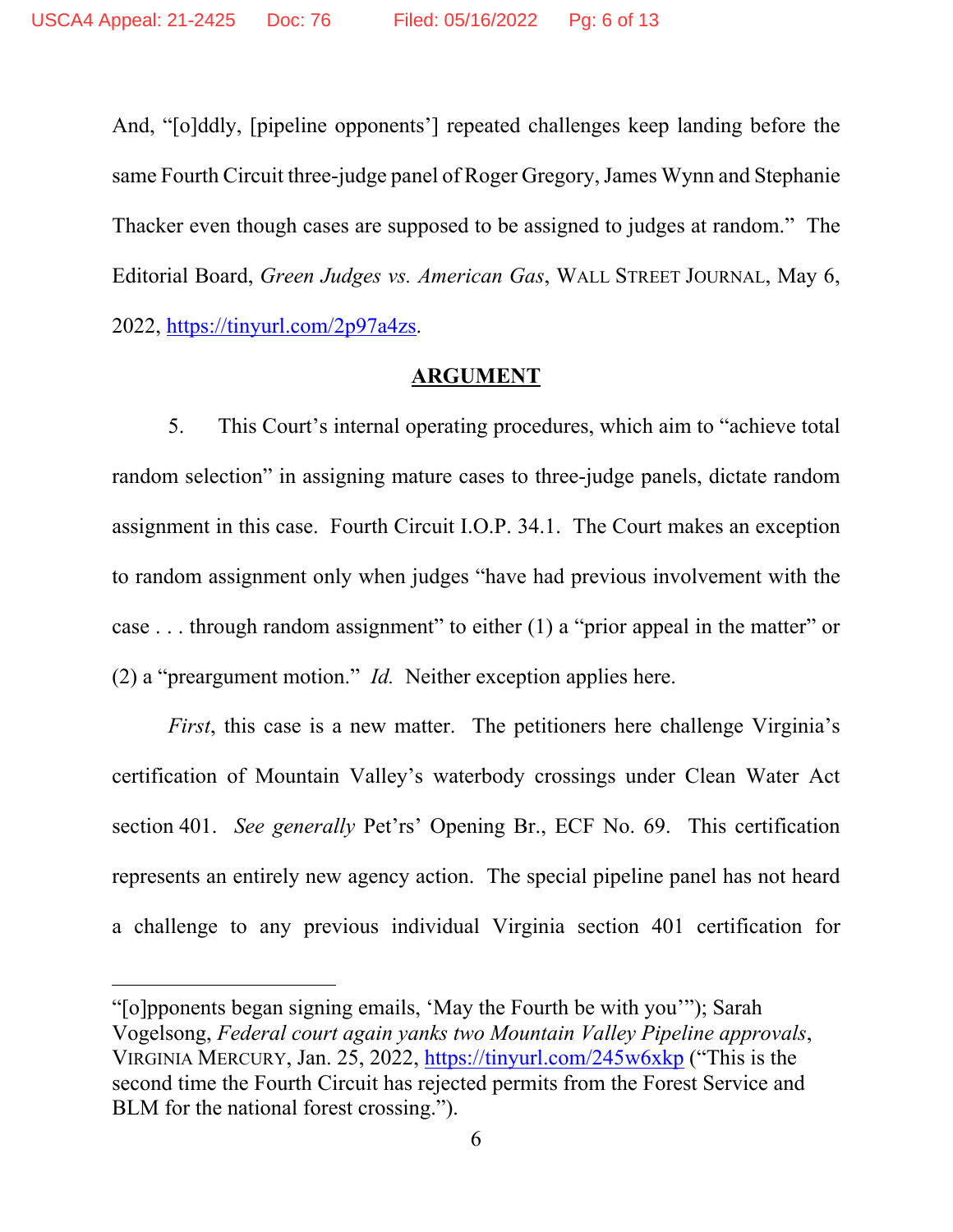waterbody crossings, and this case does not return to the Court following remand of any prior decision. Indeed, the only common element between this case and previous challenges is the involvement of the same private party, Mountain Valley. That connection falls outside of the Court's narrow exception to random assignment for returning cases. *See* Marin K. Levy, *Panel Assignment in the Federal Courts of Appeals*, 103 CORNELL L. REV. 65, 86 (2017) ("[O]ne [Fourth Circuit] judge stated that the panels were all randomly created in his circuit except if cases were coming back following a remand either to the district court or from the Supreme Court.").

*Second*, the Court has not randomly assigned the special pipeline panel to a preargument motion in this case. If the panel has already participated, its involvement could not have been random.

Because neither exception applies here, the Court's operating procedures compel random assignment. Any nonrandom assignment that has already occurred in this new matter violates the Court's own procedures and should be disregarded.

6. Beyond contradicting specific provisions of this Court's operating procedures, assignment to the same panel would create "both the appearance and the fact of presentation of particular types of cases to particular judges." Fourth Circuit I.O.P. 34.1.

As detailed above, two judges have heard every single one of the 13 consolidated Fourth Circuit cases considering permitting decisions for interstate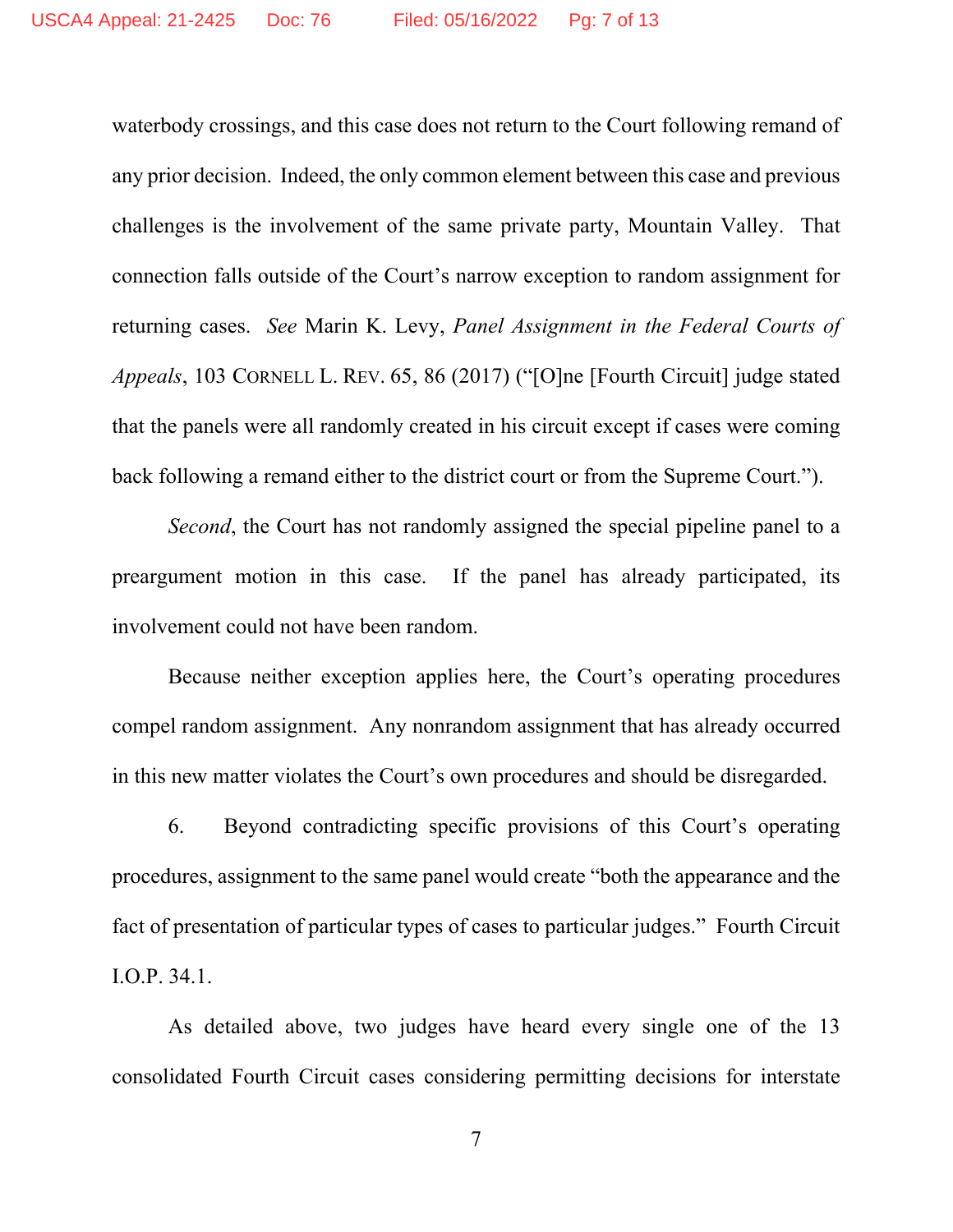natural gas projects over the past four years. *See supra* ¶¶ 1–2. A third judge has heard 11 of those cases. *Id.* These three judges have sat on pipeline cases regardless of the specific project—whether Mountain Valley, ACP, or Mountain Valley Southgate—and regardless of the procedural history—whether an entirely new challenge or one returning to the Court following remand to a federal or state agency. The participation of the same three-judge panel in all of these cases has already created the appearance of a special "pipeline panel" within the broader Court. Future assignment of pipeline cases to this same panel—without regard to procedural posture—would only solidify that impression.

Perhaps more troubling, for the last two years, the "pipeline panel" has become the "Mountain Valley panel." The same three judges have heard all four of the consolidated petitions implicating the project during that time period. *See supra*   $\P 2.6$ 

7. Nonrandom assignment of this case would also violate the second rationale the Court provides for varied panel assignment: "to assure the opportunity for each judge to sit with all other judges an equal number of times." Fourth Circuit I.O.P. 34.1; *see also* Levy, 103 CORNELL L. REV. at 89 (quoting a Fourth Circuit

<sup>&</sup>lt;sup>6</sup> And the panel has stayed or vacated all three authorizations it reviewed during that period. *See also* Petition for Rehearing En Banc, Case No. 21-1039(L), ECF No. 94 (outlining the panel's track record and specific errors in the panel's most recent decisions); Petition for Rehearing En Banc, Case No. 20-2159, ECF No. 95 (same).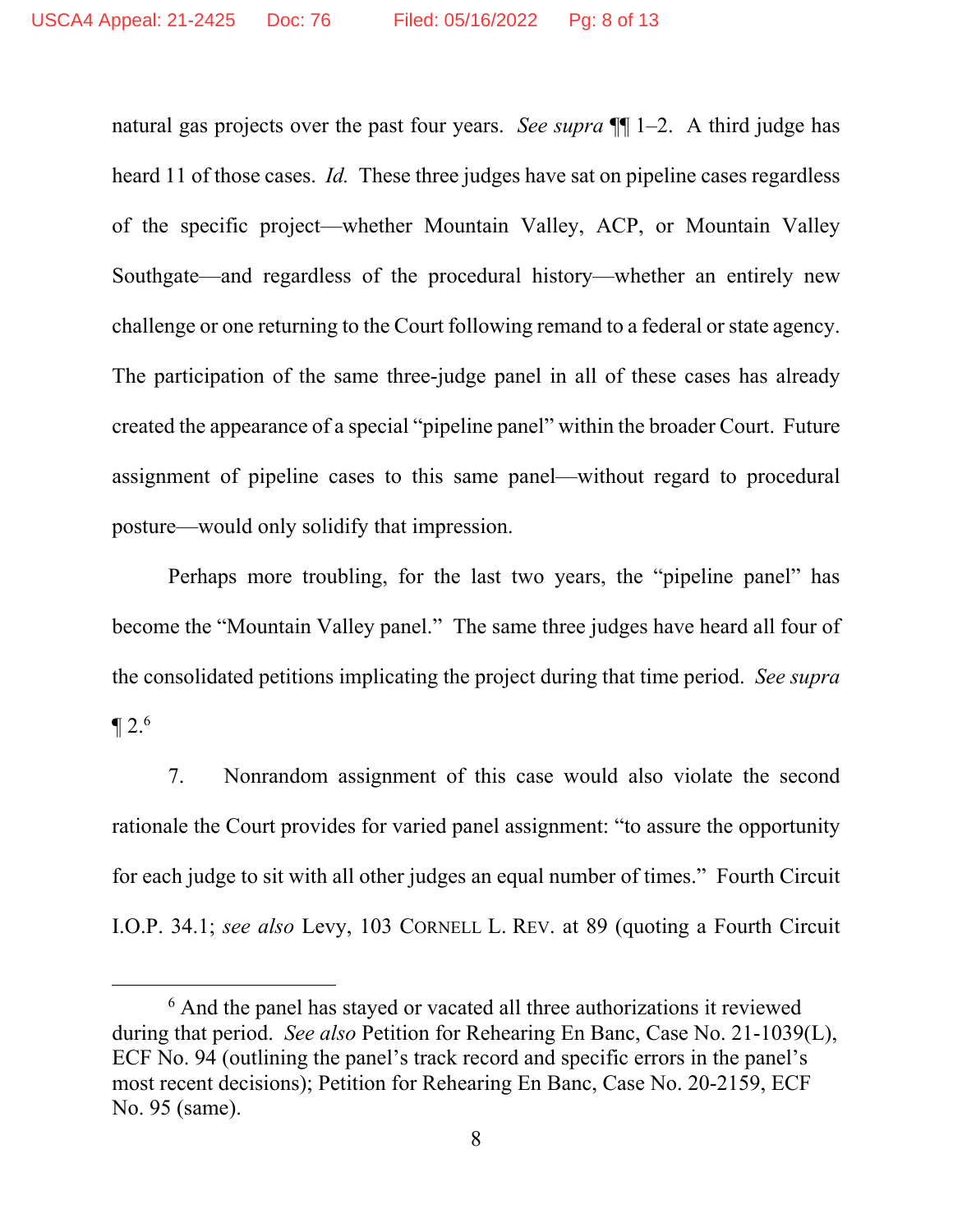judge as stating "that . . . the court's practice of equalizing co-sits [is] consistent with the court's general ethos of civility"). Even excluding condemnation cases, Chief Judge Gregory and judges Wynn and Thacker have sat together six separate times over the last four years to hear challenges to pipeline authorizations alone. Given simple time restraints, the continual reconstitution of this panel for complex administrative cases necessarily reduces the opportunities for these judges to sit with other members of the Court, while ensuring that they spend a disproportionate amount of time sitting and deciding cases together.

8. Continued nonrandom assignment to the same panel will undermine public trust in the judicial process. If the assignment process appears "deliberate in some fashion," the Court risks the impression "that the process ha<sup>[s]</sup> been rigged." Levy, 103 CORNELL L. REV. at 101 (describing the comments of a Fourth Circuit judge); *id.* (noting that random assignment helps safeguard "the public's perception of the judiciary's legitimacy").

The public has already taken note of the anomalous results that pipeline opponents have achieved before the "pipeline panel." *See supra* ¶ 4. And for good reason. The statistics on the panel's arbitrary-and-capricious review rate raise a large red flag. So too does the Supreme Court's near-unanimous reversal of one of the panel's 2018 decisions. *See Cowpasture*, 140 S. Ct. 1837. And the opinions the panel has issued so far this year only advance the perception of a deck stacked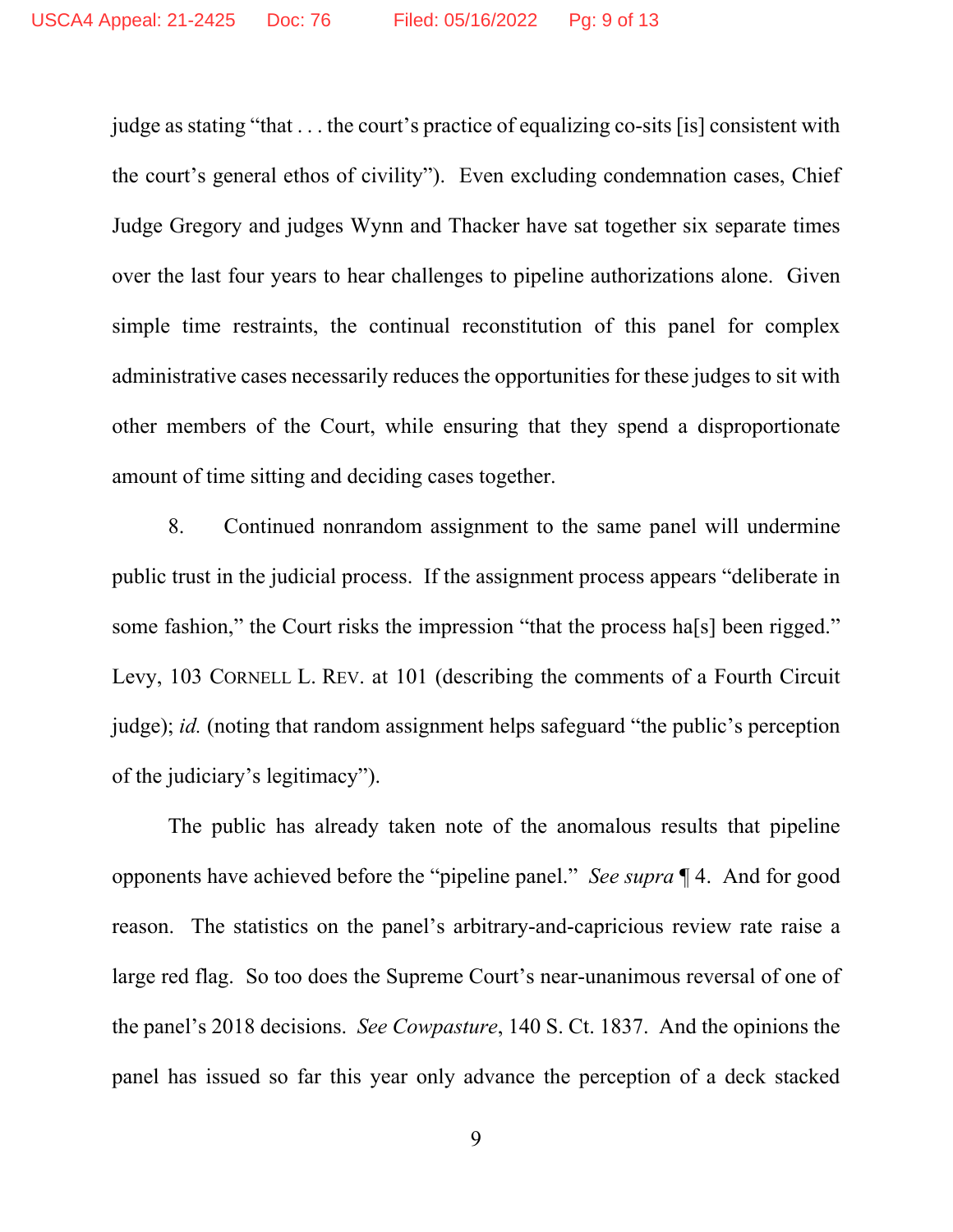against large infrastructure projects generally and one private party specifically.<sup>7</sup> This consistent track record leads Mountain Valley and the public more broadly to perceive that "the process ha[s] been rigged."

9. The perception created by this Court's deliberate formation of a special "pipeline panel"—actually, a "Mountain Valley panel"—threatens public confidence in the Court's legitimacy. Contrary to the Court's own rules, Mountain Valley and members of the public, currently expect the same panel on any pipeline case before this Court. That threat far outweighs any efficiencies the panel's familiarity with the project offers in this challenge to a new, un-remanded administrative decision.

## **CONCLUSION**

For the foregoing reasons, Mountain Valley respectfully requests that the Court randomly assign this case to a three-judge panel.

Dated: May 16, 2022

Respectfully submitted,

/s/ George P. Sibley, III

<sup>7</sup>*See* Petition for Rehearing En Banc, Case No. 21-1039(L), ECF No. 94; Petition for Rehearing En Banc, Case No. 20-2159, ECF No. 95.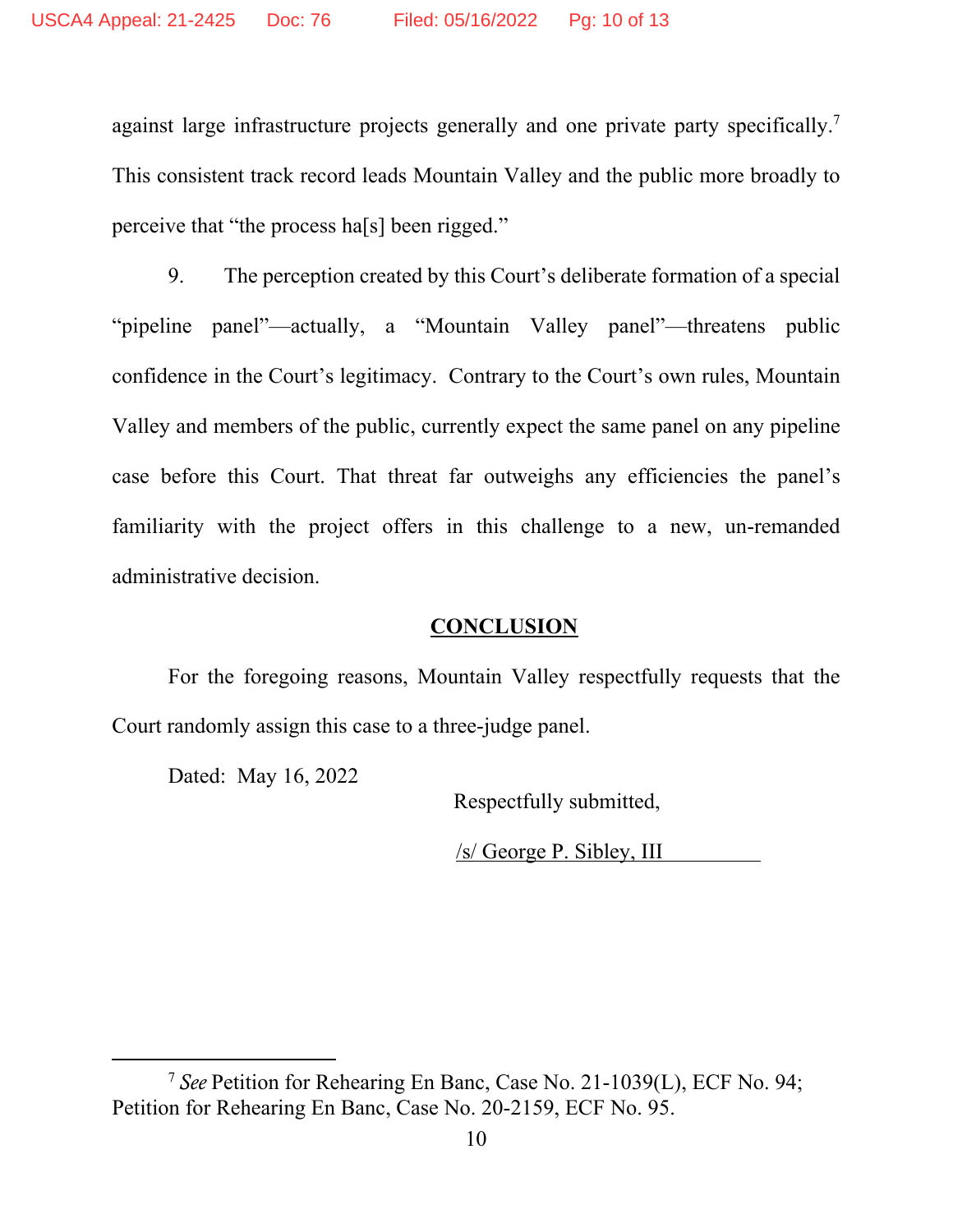George P. Sibley, III J. Pierce Lamberson **HUNTON ANDREWS KURTH LLP**  951 E. Byrd St. Richmond, VA 23219 Telephone: (804) 788-8716 Facsimile: (804) 343-4733 Email: gsibley@hunton.com

Justin W. Curtis **AQUALAW PLC**  6 South 5th Street Richmond, Virginia 23219 Telephone: (804) 716-9021 Email: justin@aqualaw.com

*Counsel for Mountain Valley Pipeline, LLC*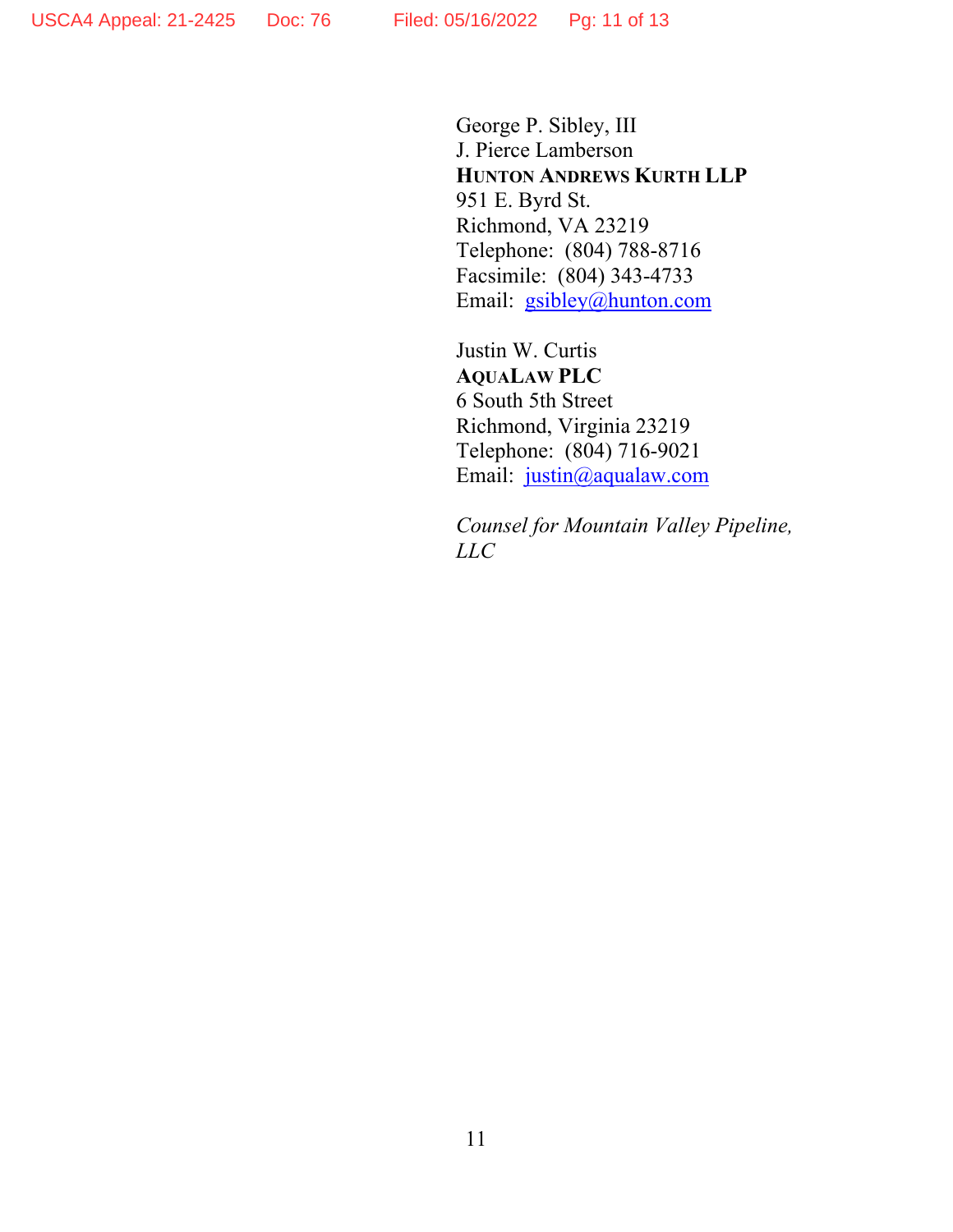# **CERTIFICATE OF COMPLIANCE**

I hereby certify that this motion complies with the type-face requirements of Fed. R. App. P. 32(a)(5) and the type-volume limitations of Fed. R. App. P.  $27(d)(2)(A)$ . This motion contains 2,316 words, excluding the parts of the motion excluded by Fed. R. App. P.  $27(d)(2)$  and  $32(f)$ .

> /s/ George P. Sibley, III  *Counsel for Mountain Valley Pipeline, LLC*